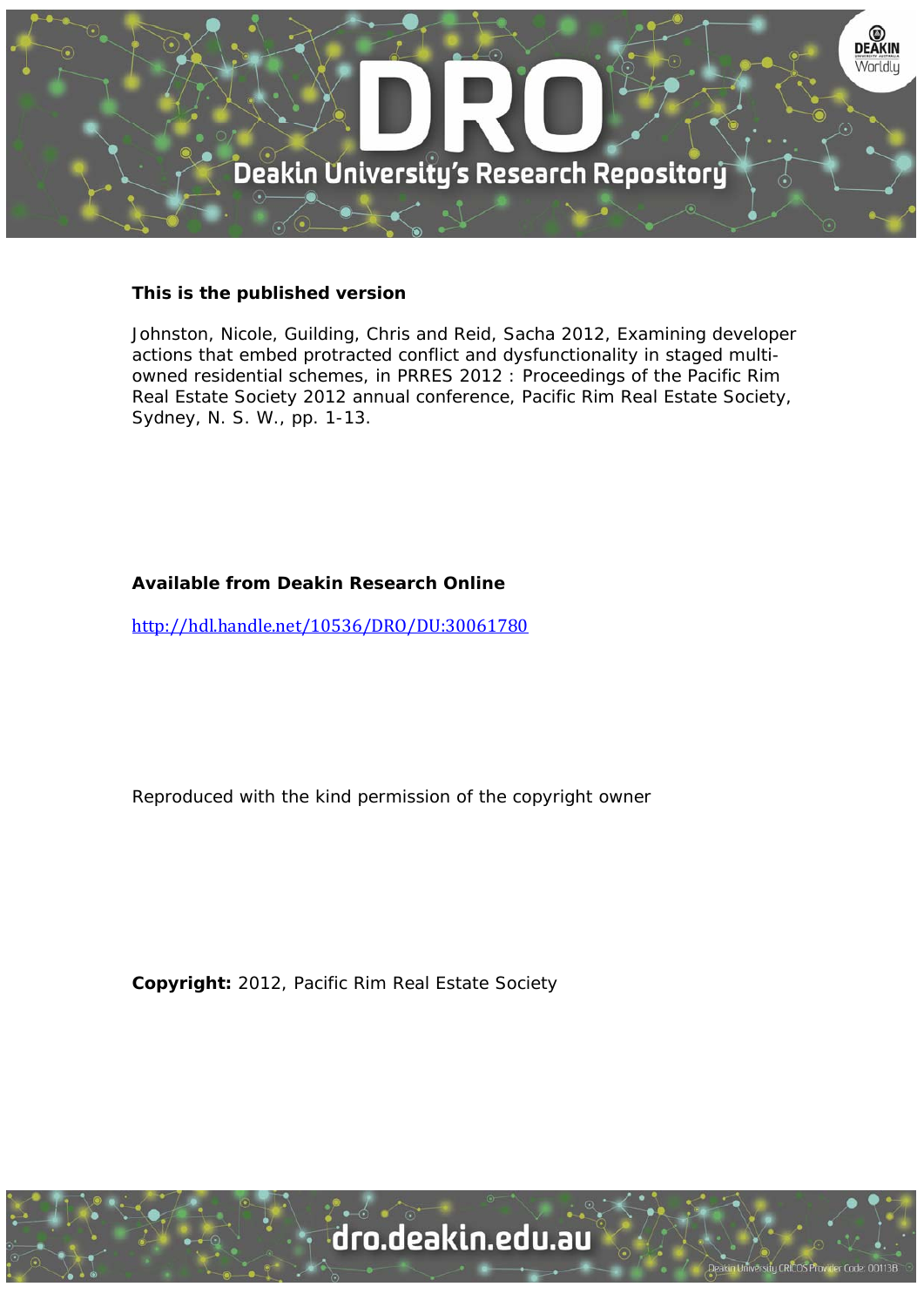# **EXAMINING DEVELOPER ACTIONS THAT EMBED PROTRACTED CONFLICT AND DYSFUNCTIONALITY IN STAGED MULTI-OWNED RESIDENTIAL SCHEMES**

**Nicole Johnston[1](#page-1-0) , Chris Guilding and Sacha Reid**

# **Griffith University**

# **ABSTRACT**

-

Anecdotal evidence suggests that if inappropriate decisions are made by developers in the initial establishment phase of multi-owned residential schemes, conflict and long-term dysfunctionalism for the eventual owners result. This paper maps out practises commonly utilised by developers in establishing staged, multi-owned residential developments and the consequences that these practises can have on a scheme in the short and long-term. Findings stemming from twelve semi-structured interviews conducted with key strata and community title industry experts from around Australia are reported. It appears there are a number of practises, including; inappropriate budget setting, entry into inappropriate long-term contracts, and retention of majority voting power which can affect the viability and functionality of a scheme and also incite conflict for many years following cessation of the developer's formal involvement with a scheme.

Keywords: governance decisions, developer practises, residential multi-owned developments, dysfunctionalism.

<span id="page-1-0"></span><sup>&</sup>lt;sup>1</sup> PhD Student, Griffith University, Business School, Gold Coast, Australia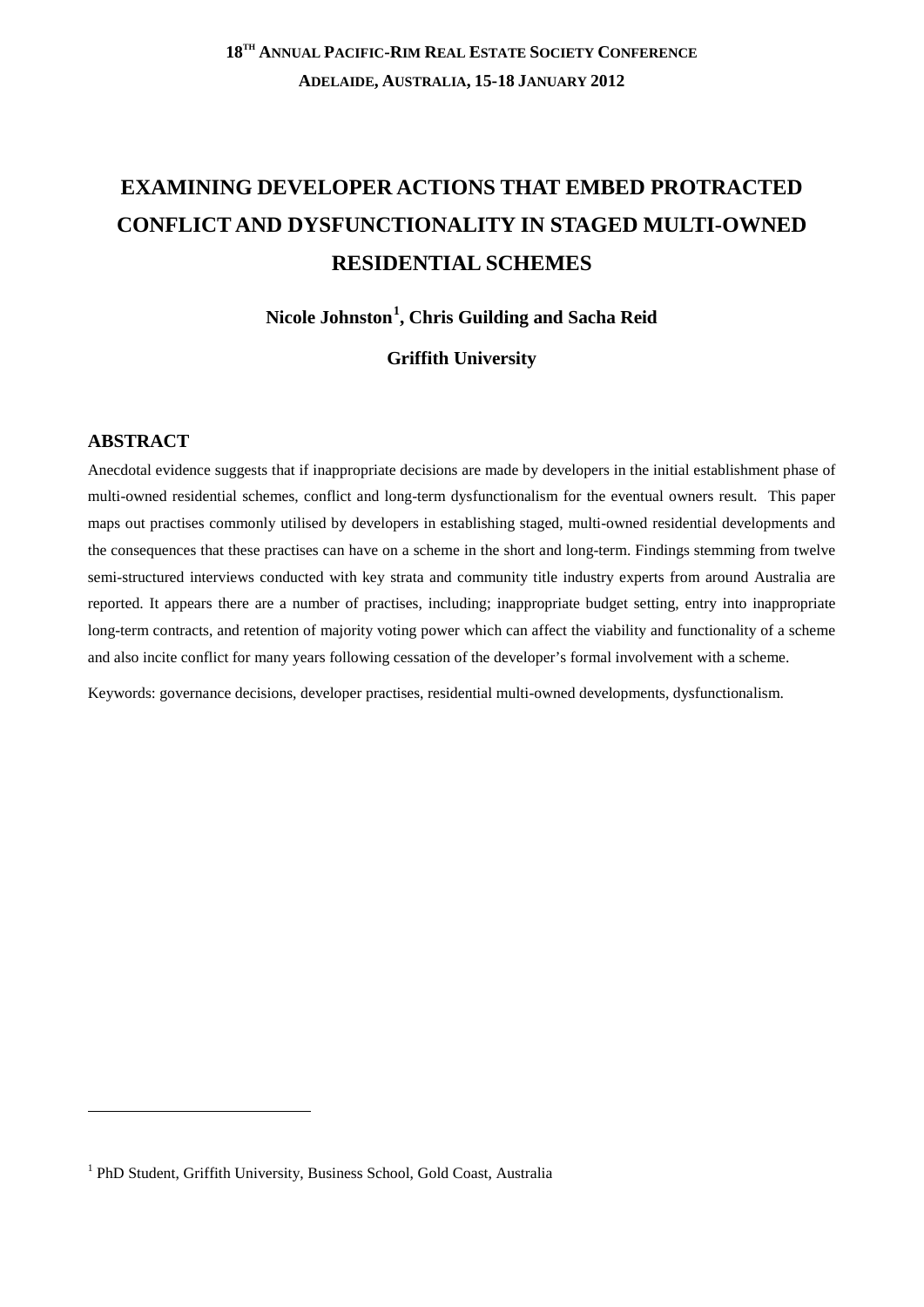### **1. INTRODUCTION**

The purpose of this paper is to map out the governance decisions made by developers in the early life of staged residential multi-owned developments (RMODs) and identify practises commonly utilised by developers that often lead to protracted dysfunctionalism for schemes. As no prior study has attempted to map out the governance decisions in a RMOD, the regulatory framework that provides the arrangements for the use of such land is the starting base for identifying governance decisions confronted by developers. Due to the word constraints of this paper, only governance decisions provided for in the Queensland legislation have been outlined.

The paper has been structured as follows. The next section provides a literature review and theoretical context. The research methodology utilised in the study will then be described. The key findings of the study will then be addressed before concluding the paper with some implications of the study.

## **2. LITERATURE REVIEW AND THEORETICAL CONTEXT**

A staged residential multi-owned development is a property type that is either a vertical building subdivision or a horizontal land subdivision, or a combination of both and is progressively delivered over time in stages. The essential elements of this property type include shared common property and a separate legal entity created to manage the common property. In Australia, this type of property includes, *inter alia*, strata title developments, community title developments, and subdivisions with owners corporations.

During the majority of a RMOD's life, the responsible orchestrator of operations is the body corporate (Gibson & Lombard 2005). While the body corporate exercises control through management over the common property and enforcement of the by-laws, there are a number of governance decisions that are made while control is vested in the developer which, impacts on the way the body corporate manages the scheme. In staged RMODs, this control phase can last for a number of years as the development is progressively delivered.

Although there has been scant academic research directed to mapping out the elements of governance that have to be established in a RMOD, there is evidence to suggest that some arrangements implemented by the developer conflict with the interests of the body corporate and the owners. These facets of governance can detrimentally affect the scheme after the development is completed (Blandy, Dixon & Dupuis 2006; Bounds 2010; Pardon 2004) and the developer has exited.

### **Establishing a residential multi-owned Scheme (RMOS)**

A RMOS is established when a plan subdividing an area of land into individual lots and common property is registered in the land titles registry along with a community management statement (section 24, BCCMA; section 115L(3), LTA). Upon registration of the scheme, the body corporate is created (section 30, BCCMA). Statutory powers are conferred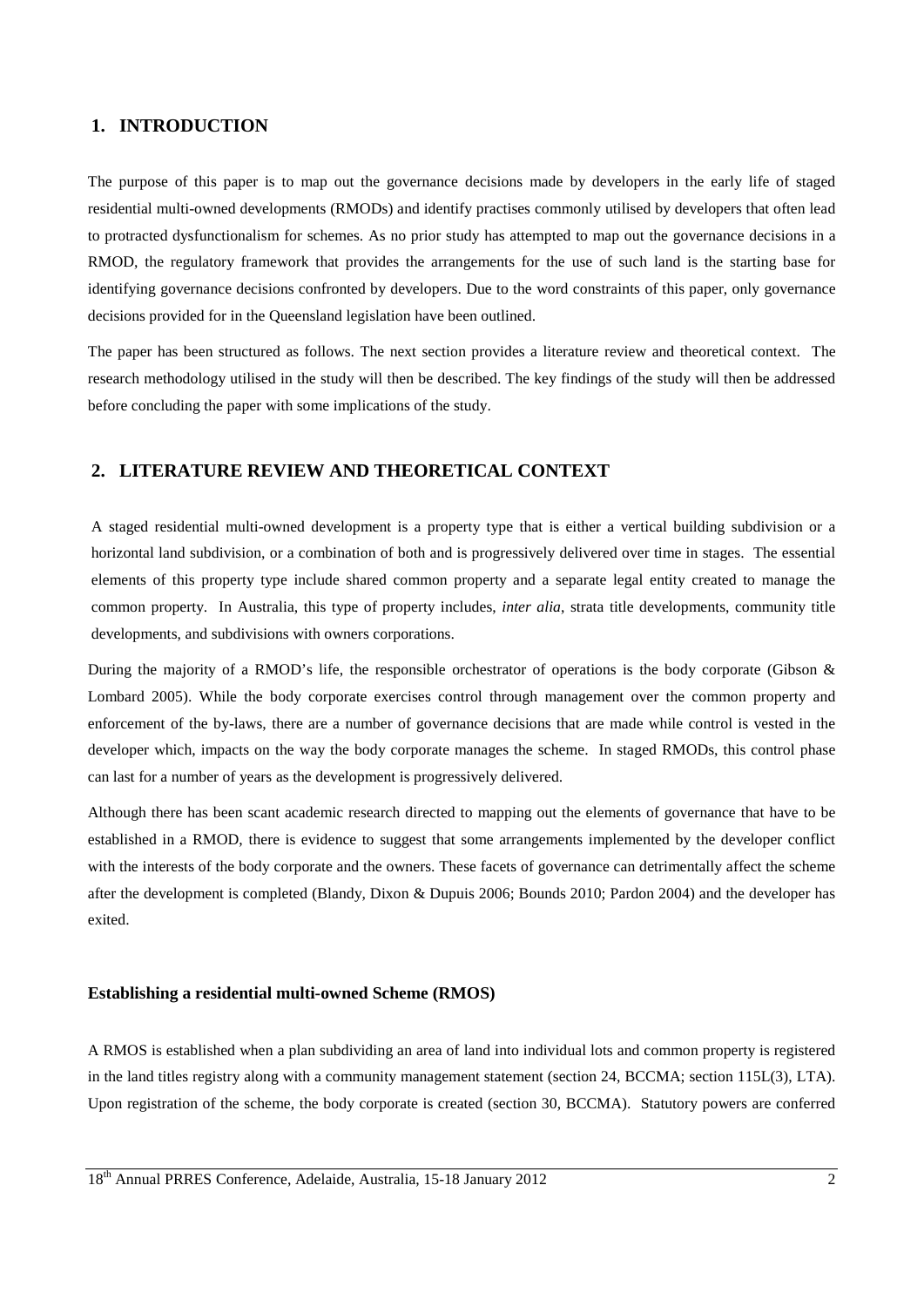automatically on the body corporate upon its creation (section 94-95, BCCMA). The key governance decisions that have to be made by a developer *prior* to registration are identified predominantly in:

- 1. the Community Management Statement (CMS); and
- 2. the disclosure statement (if lots have been sold off-the-plan).

The key governance responsibilities for developers *after* registration are those:

- 1. bestowed on the body corporate. However, by virtue of the fact that the developer holds the titles to all lots, or is exercising proxies or, has authority under powers of attorney for the lot owners (as provided for in the offthe-plan sales contracts), the developer becomes the only voting member of the body corporate and therefore controls it; and
- 2. identified in the provisions relating to the agenda items for the first annual general meeting.

#### **Governance Decisions prior to registration**

A Community Management Statement (CMS) *inter alia*, requires; identification of the regulation module applying to the scheme, inclusion of a contribution schedule and interest schedule and, a statement concerning the contribution schedule principle used; and the by-laws applying to the scheme (section 66, BCCMA).

The developer is therefore responsible for making the following governance decisions:

*Determining the regulation module applying to the scheme*: In order to provide a flexible regulatory framework, four regulation modules have been enacted to accommodate the different needs of the various development types (Qld Parliamentary Debates 1997). Although the standard module is the default module (section3, BCCM(SM)R), the accommodation module is often applied as it is less regulated and allows for longer term service contracts (including caretaking) letting business authorisations and leases to be entered into. Although the original intention of the accommodation module was for schemes requiring accommodation management, such as holiday letting and serviced apartments (Qld Parliamentary Debates 1997), lots included in residential schemes that are either predominantly for long-term letting or were originally intended for long-term letting (but are no longer) fall within the ambit of the definition of an accommodation lot, and therefore the accommodation module can apply (section 3, BCCM(AM)R).

The developer therefore needs to consider whether the lots in the scheme will be purchased predominantly by investors or occupiers and, whether long-term service contracts, letting business authorisation and leases are warranted for a scheme under development. In Queensland, in particular, there is a financial incentive for a developer to enter into a long-term management rights agreement with the body corporate.

*The contribution schedule and interest schedule*: These schedules, identify each lot's contribution schedule lot entitlement (i.e., the owner's share of levies and voting power) and interest contribution schedule lot entitlement (being, *inter alia*, the owner's share in the common property) (section 47, BCCMA). In 2011, amendments were made to the *Body Corporate and Community Management Act 1997* (Qld) in relation to the method for calculating lot entitlements. The developer must now apply the market value principle (lot entitlements must reflect the market value) when determining each lot's *interest schedule* lot entitlement (sections 46(8), 46B, BCCMA). Either the equality or relativity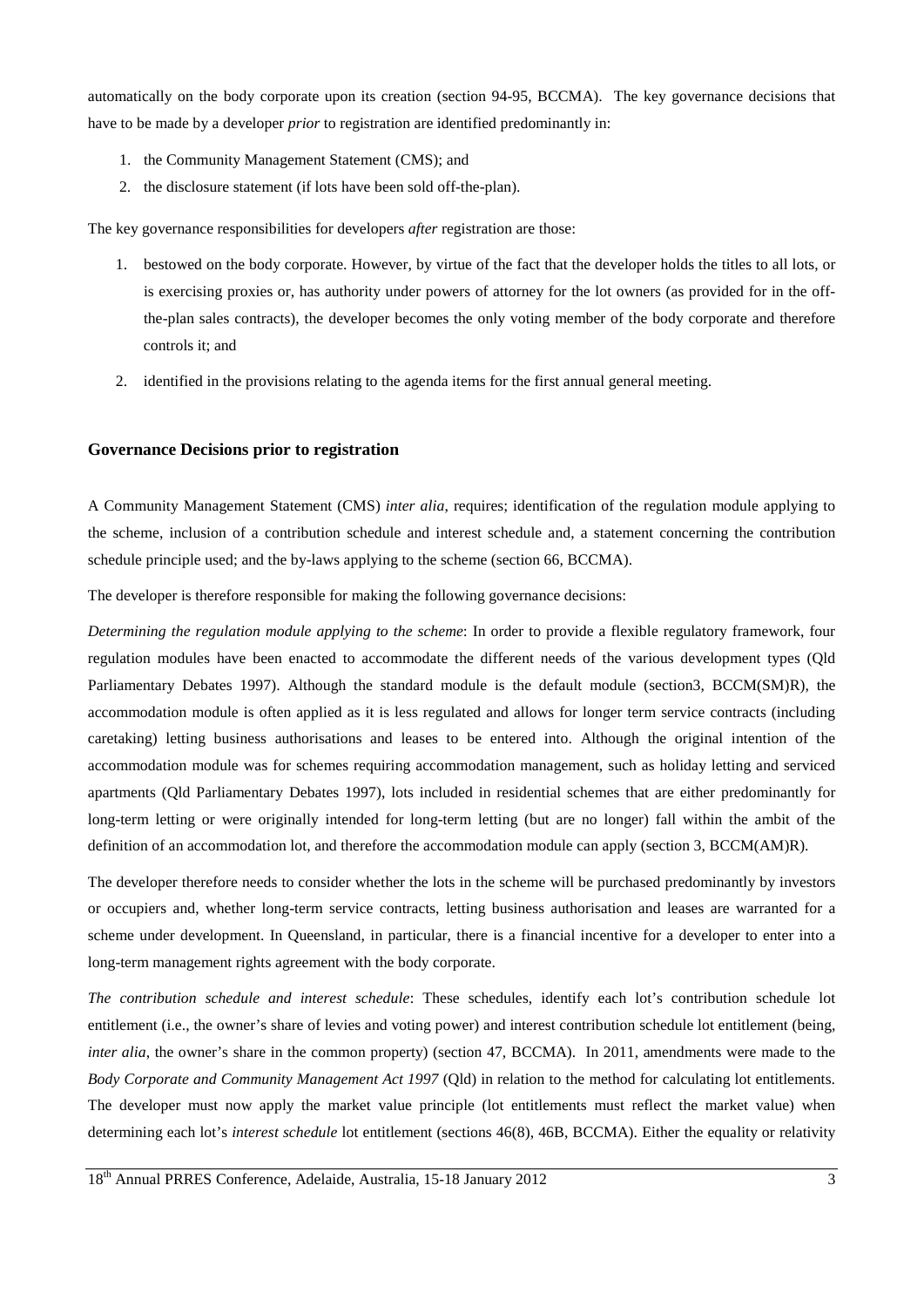principle must be applied when determining each lot's *contribution schedule* entitlement (46A, BCCMA). If the equality principle is applied, all lot entitlements are equal and therefore all lots are levied at the same amount. If the relativity principle is applied, the lot entitlements are unequal and each lot may be levied differently. If a determination is made to use the relativity principle, the unequalness must be accounted for by demonstrating the relationship between the lots taking into account five factors (*inter alia*, the impact that a lot has on common property maintenance costs and, the purposes of the lot).

Although the process of deciding lot entitlements has become more prescribed following these amendments, there appears to be some discretion left to developers. This determination of lot entitlements is highly significant, as it affects not only each lot owner's levy contribution, but also their proportional ownership in the common property.

*The by-laws:* Although a scheme's by-laws (rules) must be included in the CMS, the developer has the discretion to either rely on model rules contained in the legislation (Schedule 4, BCCMA), or to draft rules that are tailored to a specific development. The content of the rules must be limited to matters relating to the administration, management and control of the common property and body corporate assets and, the regulation of lots in the scheme, common property, body corporate assets, and services and amenities supplied by the body corporate (section 169, BCCMA). There are also, exclusive use by-laws that can be drafted to give identified lot owners special rights to exclusively use parts of the common property and/ or body corporate assets (section 170, BCCMA).

This facet of governance decision making regulates, *inter alia*, owner behaviour (Sherry 2011) and can deprive owners of their interest in their collectively held land (via exclusive use by-laws) (Sherry 2009). When drafting by-laws, a developer should consider potential negative behaviours and problems that may be encountered once a development is complete and residents move in.

A disclosure statement is required to be given to buyers wishing to purchase a lot off-the-plan, prior to entry into a sales contract (section 213(1), BCCMA). The disclosure statement must state, *inter alia*: the expected annual contributions payable by lot owners to the body corporate; the terms, estimated costs, and proportion of cost borne by the proposed lot owner in relation to any engagement of a body corporate manager or service contractor to be entered into after the establishment of a scheme; and the terms of authorisation for a letting agent (section 213(2), BCCMA).

The developer is therefore responsible for making the following further governance decisions:

*Determining Expected Annual Contributions Payable:* Although the legislation requires an expected per lot contribution amount to be stated in the disclosure statement, there is no requirement to justify how the contribution is calculated in respect to the costs of administering the scheme. Therefore, the developer is only responsible for advising buyers of their expected contributions, not the manner in which the contributions payable were calculated.

*Negotiate a Body Corporate Management Agreement:* A body corporate manager (BCM) is defined in section 14 of the *Body Corporate and Community Management Act 1997* (Qld) as a person:

...engaged by the body corporate (other than as an employee of the body corporate) to supply administrative services to the body corporate, whether or not the person is also engaged to carry out the functions of a committee, and the executive members of a committee, for a body corporate.

Although under the regulations there is no requirement that a BCM must be engaged (s112, BCCM(AM)R), it is common practice for schemes to outsource the conduct of these administrative services. In preparing for a scheme's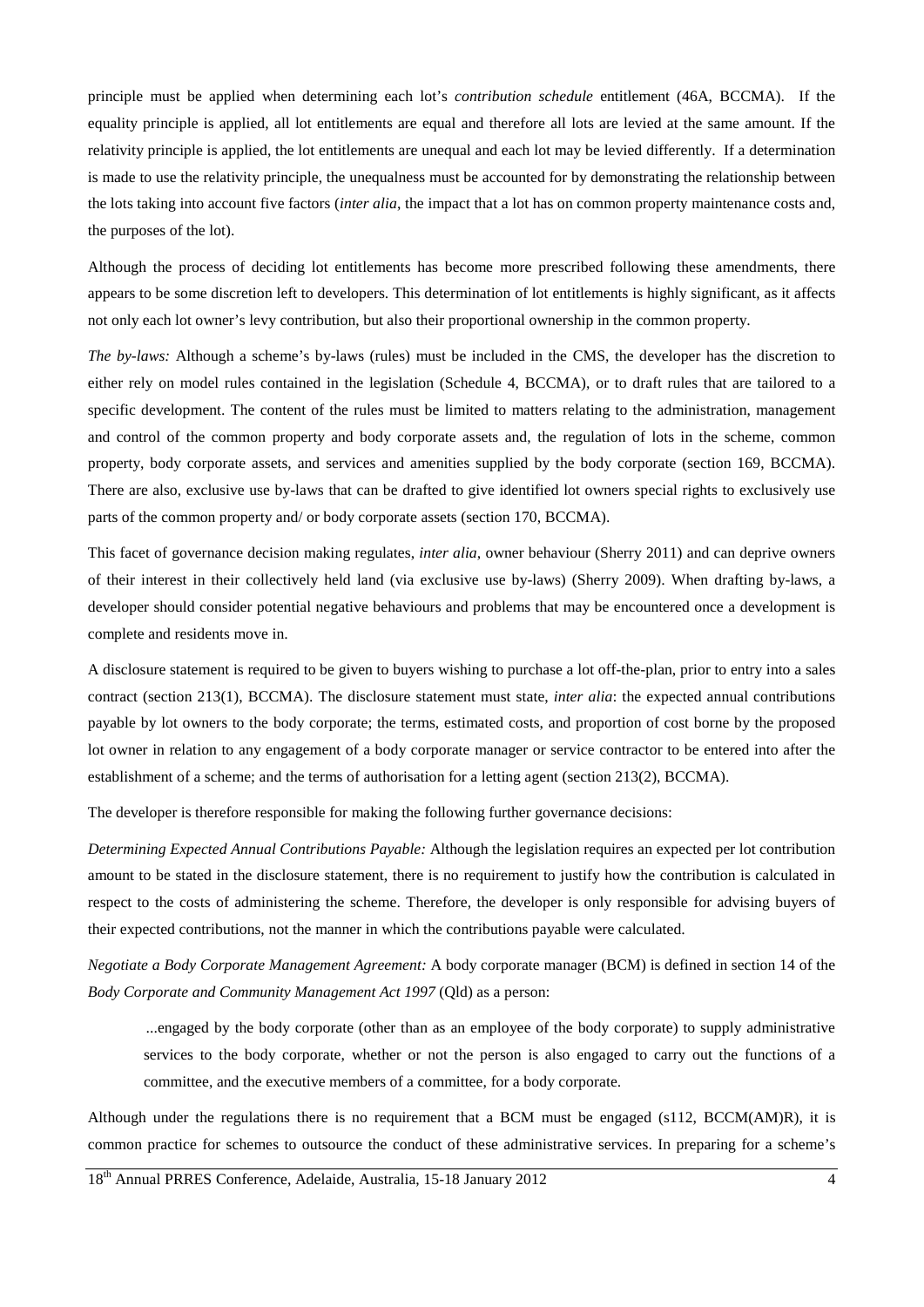establishment, the developer usually negotiates the terms and conditions of an administration agreement with a BCM on behalf of the yet to be created body corporate. Although the terms and conditions are generally negotiable, the regulations limit the term of the engagement to a maximum of three years (section 116, BCCM(AM)R).

The engagement of a BCM is therefore a discretionary governance decision, however, if engaging a BCM, the developer must negotiate in accordance with the regulations.

*Negotiate Service Contract Agreements:* A service contractor is defined in section 15 of the *Body Corporate and Community Management Act 1997* (Qld) as a person:

... engaged by the body corporate (other than as an employee of the body corporate) for a term of at least 1 year to supply services (other than administrative services) to the body corporate for the benefit of the common property or lots included in the scheme.

A service contractor usually includes those persons engaged to undertake caretaking or other maintenance duties. Similar to the engagement of a BCM, the developer negotiates the terms and conditions of the agreement with the contractor on behalf of the yet to be created body corporate. Although the regulations limit the term of the contract, as noted above, the term is dependent upon the regulation module applying to the specific scheme. If the scheme is registered under the accommodation module, the term can be as long as 25 years (section 117). Therefore, the module that is applied will have significant implications for bodies corporate and lot owners.

It is common practice in Queensland for developers to establish a management rights business (caretaking and letting agency) and, then sell these rights to a third party. The decision to incorporate a management rights business into a RMOD is an important governance decision as these agreements effectively bind the body corporate to a contracted arrangement for many years.

*Letting Agent Authorisation:* A person is a letting agent under section 16 of the *Body Corporate and Community Management Act 1997* (Qld), 'if the person is authorised by the body corporate to conduct a letting agent business for the scheme.' The term of the authorisation is limited (and mirrors the terms for a service contract) and dependent upon the applicable module. As noted above, it is usual for a developer to incorporate the letting agent business with the caretaking duties to establish a management rights business.

In summary, the key developer governance responsibilities in the phase prior to registration are those identified predominantly: in the CMS and the disclosure statement requirements.

### **Governance Decisions after registration**

There is a period immediately following a scheme's registration when the developer owns all the lots in the scheme. This period begins upon registration of the scheme and ends no earlier than 14 days thereafter. It is only after the 14 days has expired that a developer can transfer the lots in the scheme to new owners (section 212, BCCMA). During this period, the developer is the only member of the body corporate and, subject to certain limitations, is divested with all the powers, functions and duties of the body corporate. The developer also has the ability, again subject to certain limitations, to control the body corporate for a maximum of one year after this period, even if the majority of the lots have been sold. The developer, as the seller of the lots, can, as a condition of the sales contract, require buyers to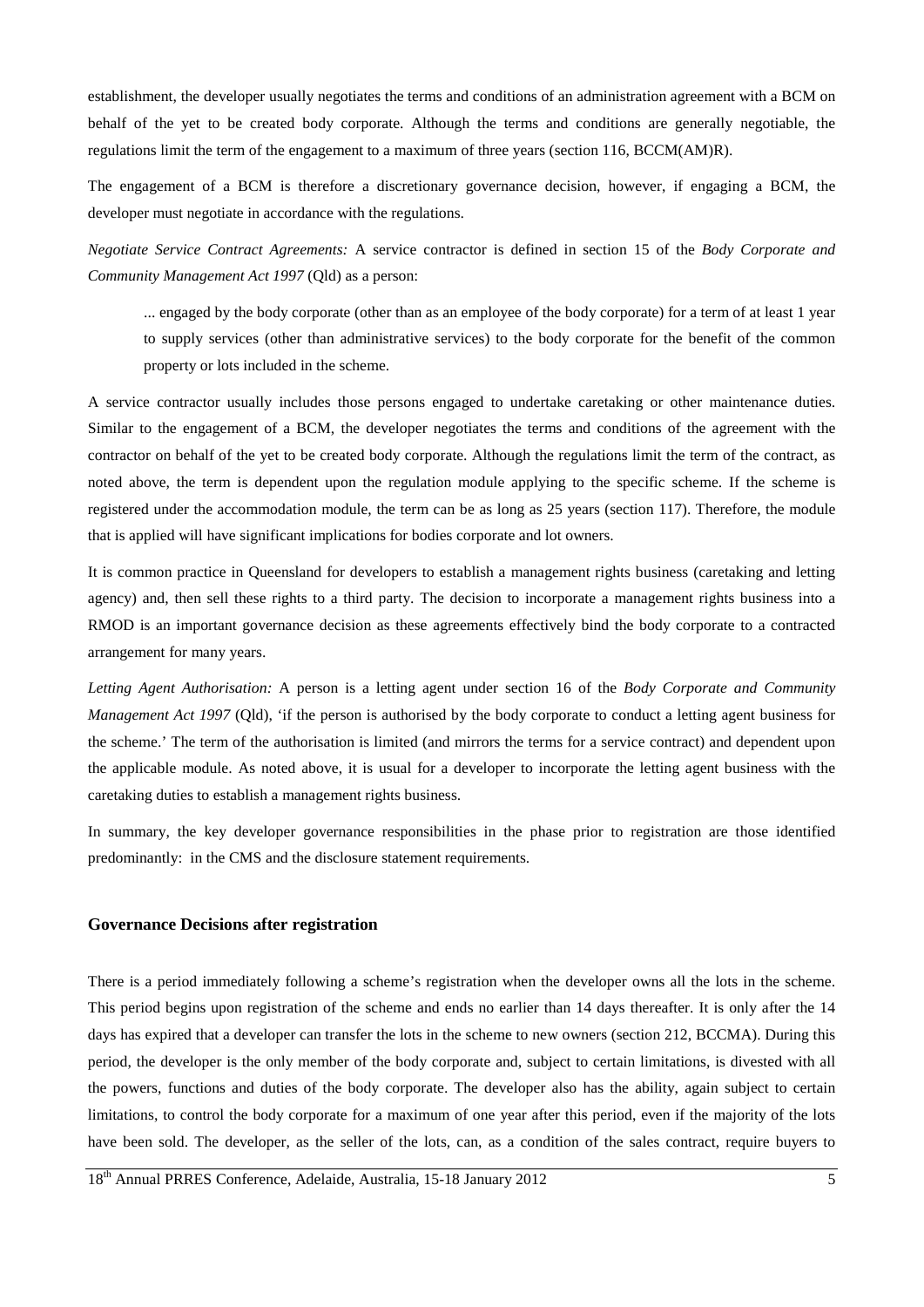relinquish their right to vote by appointing the developer as their proxy (section 108(3), BCCM(AM)R) and also, give authorisation to the developer to act on their behalf under a power of attorney (s211, BCCMA). The matters which a developer can control under a power of attorney arrangement are broader than the proxy power, but must be disclosed to the owner before the power is given. Proxy power is limited to specific matters, as disclosed to the buyer prior to entry into the contract, and include; the engagement of a BCM or service contractor, the authorisation of a letting agent business, the authorisation to occupy part of the common property by the letting agent or service contractor and, the registering of a new CMS (section 108(3)(b), BCCM(AM)R).

The end of the developer control phase is therefore dependent upon:

- 1. the retention of lots by the developer (feasibly the developer could control the body corporate indefinitely, if more than 50 percent of the lots are retained);
- 2. the time period between registration of the scheme and settlement (a minimum of 14 days);
- 3. the use of proxies and powers of attorney as a condition of the contract of sale.

The key developer governance decisions after registration therefore are:

*Control of the body corporate:* The developer can effectively retain control of the body corporate and therefore its decisions by retaining the majority of lots in the scheme. It is unlikely that a developer would consider this option in a RMOD that is not a staged development. There may be benefits to the developer retaining majority ownership in a scheme development context where the capacity to complete the vision of a development can be affected by body corporate decisions made.

*The inclusion of proxies and powers of attorney as a sales condition:* A developer must also consider whether to include a condition in a sales contract that would require the buyer to appoint the developer as their proxy and attorney. A decision to include a power of attorney also requires consideration of the decisions to be made on behalf of the buyer, as these decisions must be disclosed (section 211, BCCMA).

*The execution of agreements*: The developer, on behalf of the body corporate, executes the BCM agreement, service contracts and letting authorisation, as disclosed to the buyers. The developer has a responsibility at this stage to ensure that the agreements executed accurately reflect the agreements disclosed.

*The first annual general meeting (AGM) of the body corporate*: The first AGM must be called and held by the developer within 2 months of 50% or more of the lots no longer being owned by the developer, or six months since the registration of the scheme, whichever happens sooner (section 75, BCCM(AM)R). It is therefore likely that the first AGM will be held around eight months following registration of a scheme. At the first annual general meeting, the developer must include on the agenda the following issues (section  $75(3)$ , BCCM(AM)R):

*1) Adoption of the budgets and finalising contributions to be levied for the first financial year.* The developer must prepare an administrative and sinking fund budget for adoption by the body corporate (section 137(5), BCCM(AM)R). The budget for the administrative fund must include an estimate of costs for maintaining the common property and body corporate assets, insurance and other recurrent expenditure (section 137(2), BCCM(AM)R). The sinking fund budget must include costs for expected capital expenditure for the forthcoming financial year and a proportional amount for future capital expenditure (section 137(3), BCCM(AM)R). The initial financial management arrangements are therefore the responsibility of the developer for the first year of a scheme's life.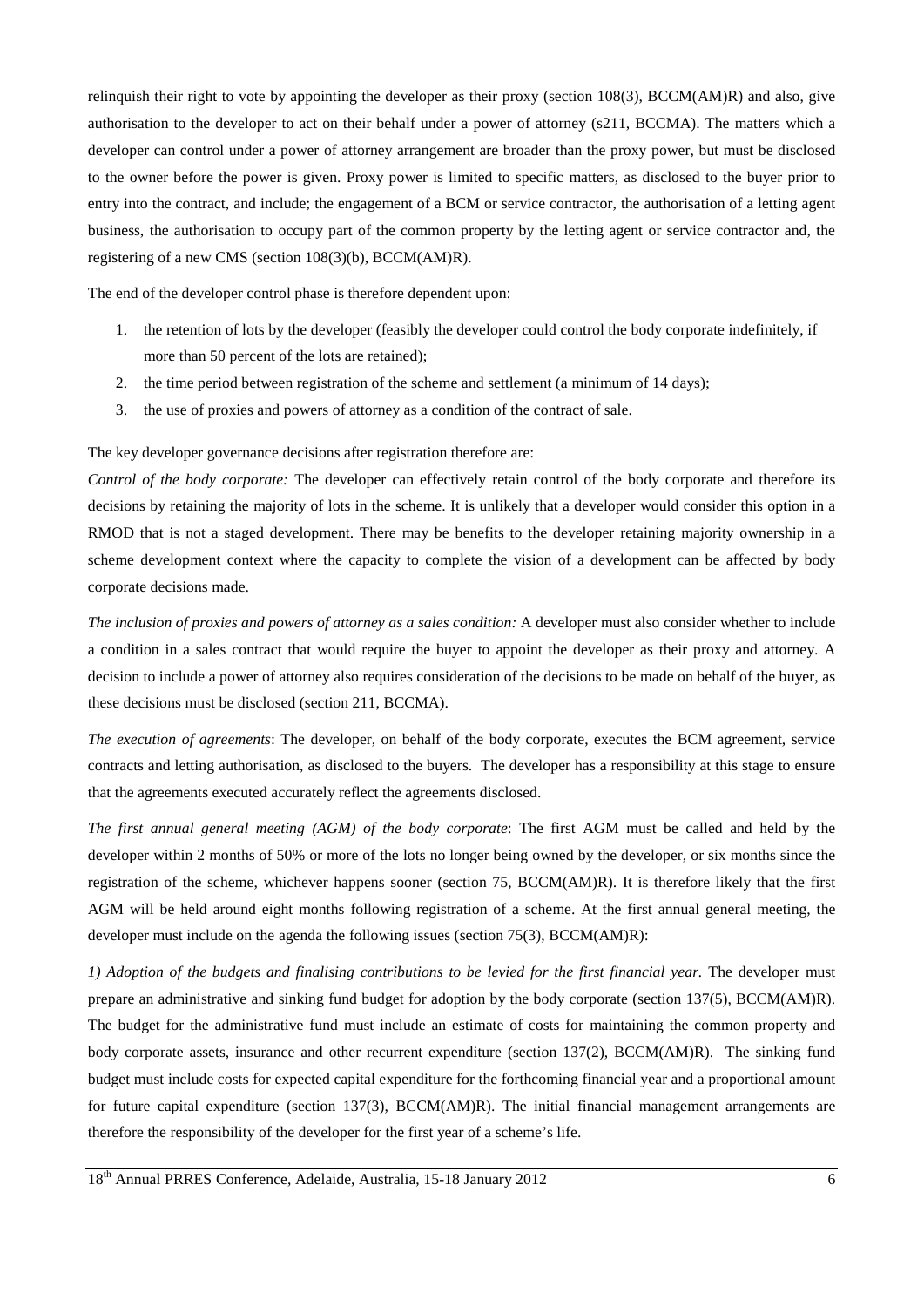*2) Reviewing the by-laws:* The developer must determine at the AGM whether the registered by-laws should be amended (section 75(3), BCCM(AM)R). This again highlights how the developer has a responsibility to implement rules that regulate resident behaviour.

In summary, the key developer governance decisions after registration of a scheme are: those inherited as the only voting member of the body corporate (until settlement of the lots begin or through use of proxies or powers of attorney); those inherited if the developer retains the majority of lots, and, those in connection with the first AGM.

### **3. METHODOLOGY**

Twelve exploratory face-to-face semi-structured interviews have been conducted as part of a pilot phase of a PhD study. Industry experts from the strata and community title sector were selected as potential participants through their association with industry bodies (Australian College of Community Association Lawyers (ACCAL), Strata Community Association (SCA)) or referred by committee members involved with the Griffith University *Strata and Community Title in Australia for the 21st Century* conference. The industry experts were located in the states of New South Wales, Victoria and Queensland (the states with the most RMODs). An invitation to participate was sent via email and participation was voluntary. Once the invitation to participate was accepted, an ethics information sheet and consent form was sent to each participant and the participant was asked to nominate a date and time for the interview. The interviews took place in July and August of 2011. Table 1 provides an overview of the sample of interviewees. The first column of the table records an identifying code number for each interviewee, the second column highlights the nature of their work experience and the third column identifies their predominant client base.

| <b>Interviewee</b> | <b>Background/Expertise</b>   | <b>Client Base</b>           |
|--------------------|-------------------------------|------------------------------|
|                    | <b>Body Corporate Manager</b> | Developers / Body Corporate  |
| $\mathfrak{D}$     | Lawyer                        | Government                   |
| 3                  | Government Representative     | Body Corporate and owners    |
| 4                  | Lawyer                        | Body Corporate predominately |
| 5                  | Developer                     | Owners                       |
| 6                  | <b>Body Corporate Manager</b> | Developers / Body Corporate  |
|                    | Lawyer                        | Developer                    |
| 8                  | Lawyer                        | Body Corporate and owners    |
| 9                  | Government Representative     | Body Corporate and owners    |
| 10                 | Lawyer                        | Body Corporate and owners    |
| 11                 | Lawyer                        | All stakeholders             |
| 12                 | Lawyer                        | All stakeholders             |

#### **Table 1: Interviewee Details**

The interviews were electronically recorded following consent provided by each interviewee. The interviews lasted from 40 minutes to 1 hour and 20 minutes. The interviews sought to identify the challenges associated with establishing and transitioning ownership of residential multi-owned developments from the developer to the end-users, ie, the body corporate and lot owners.

The interviews were transcribed verbatim. As part of the analysis, the data was then categorised according to specific identified themes under the main categories of developer practises and consequences.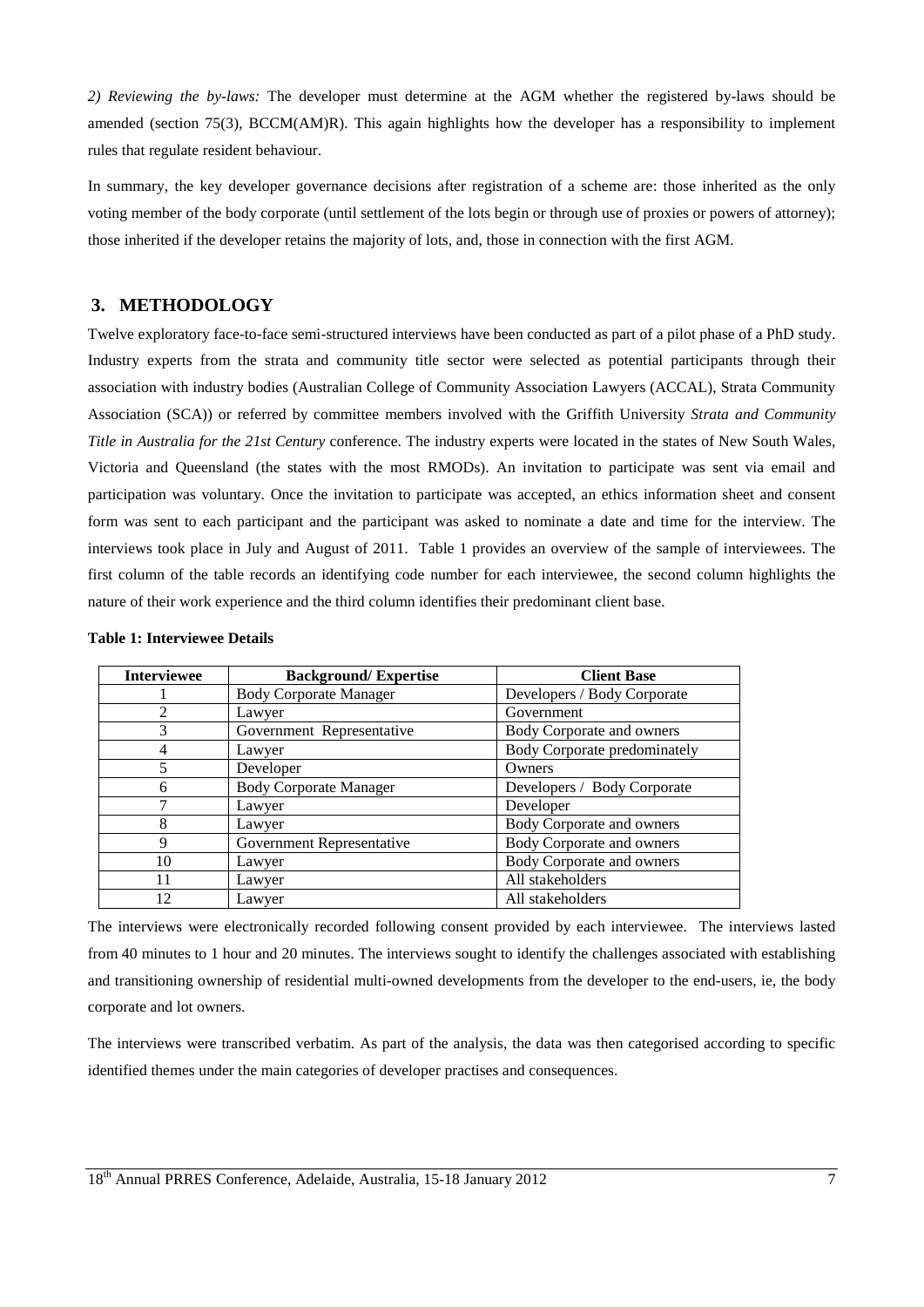# **4. FINDINGS**

Observations made in the interviews indicate that there are a number of systemic practises employed by developers in transitioning the ownership of residential multi-owned developments that negatively impact upon schemes, bodies corporate and ultimately the lot owners. Inappropriate initial budget setting, inappropriate long term contractual arrangements, inappropriate stakeholder relationships, inappropriate exercise of voting power, and insufficient legislative compliance are common practises identified by the interview sample. These practises can, according to respondents, lead to issues relating to scheme dysfunctionalism and protracted conflict.

### **Developer Practises**

This section highlights comments made by the various industry experts in respect to developer practises and considers the impact that these practises have on a scheme, the body corporate and the lot owners.

#### **Inappropriate budget setting**

As outlined in the literature review section of this paper, a developer is required to disclose to potential purchasers an expected annual per lot contribution amount and also adopt an administrative and sinking fund budget at the first annual general meeting for the scheme. A number of respondents interviewed indicated that it is common practise for developers to formulate a scheme's budget based on a marketable price point instead of the real costs of running the scheme. As one respondent commented:

*So the biggest conflict is the projections in relation to levies. Now a developer will typically strike a budget working backwards, so you go to a consultant's meeting and the first thing the developer says to the real estate agent who will be at the meeting, is what's the market for levies on this unit, because they know there is a price point at which they can't go past. So the agent might say it is 6 thousand dollars a year, so the developer will then turn to the strata manager, and say I want a budget and they will come up with a budget that says the levies are 7 thousand and at the second meeting they will say, well chop it back. And so things work backwards from what the developer perceives what the market will bear, as opposed to going from bottom up saying what is it really going to cost to run this building. That's the number one problem. (8)*

This type of practise is problematic for purchasers' buying a lot off-the-plan, as their property cost calculations would be based on a false and misrepresented lot contribution amount. If the real costs of running the building exceed the costs identified in the initial budget, the body corporate would either need to raise a special levy to cover the deficit funding or prepare a new budget and reset the per lot contribution levies. Either way, new owners would be forced to pay an amount greater than that initially stipulated to cover the costs of running the scheme. This issue may be exacerbated in staged schemes, especially where the developer controls the body corporate for the first year of the scheme's life (through proxies and powers of attorney) and where there is an incentive to continue to keep the levies low as future stages are rolled out and sold. If the budget is significantly understated and one or two years pass until the owners' effect control, the body corporate's financial situation may be seriously jeopardised. If owners are unable or unwilling to pay the increased amounts, the body corporate quickly becomes dysfunctional and conflict is likely to result.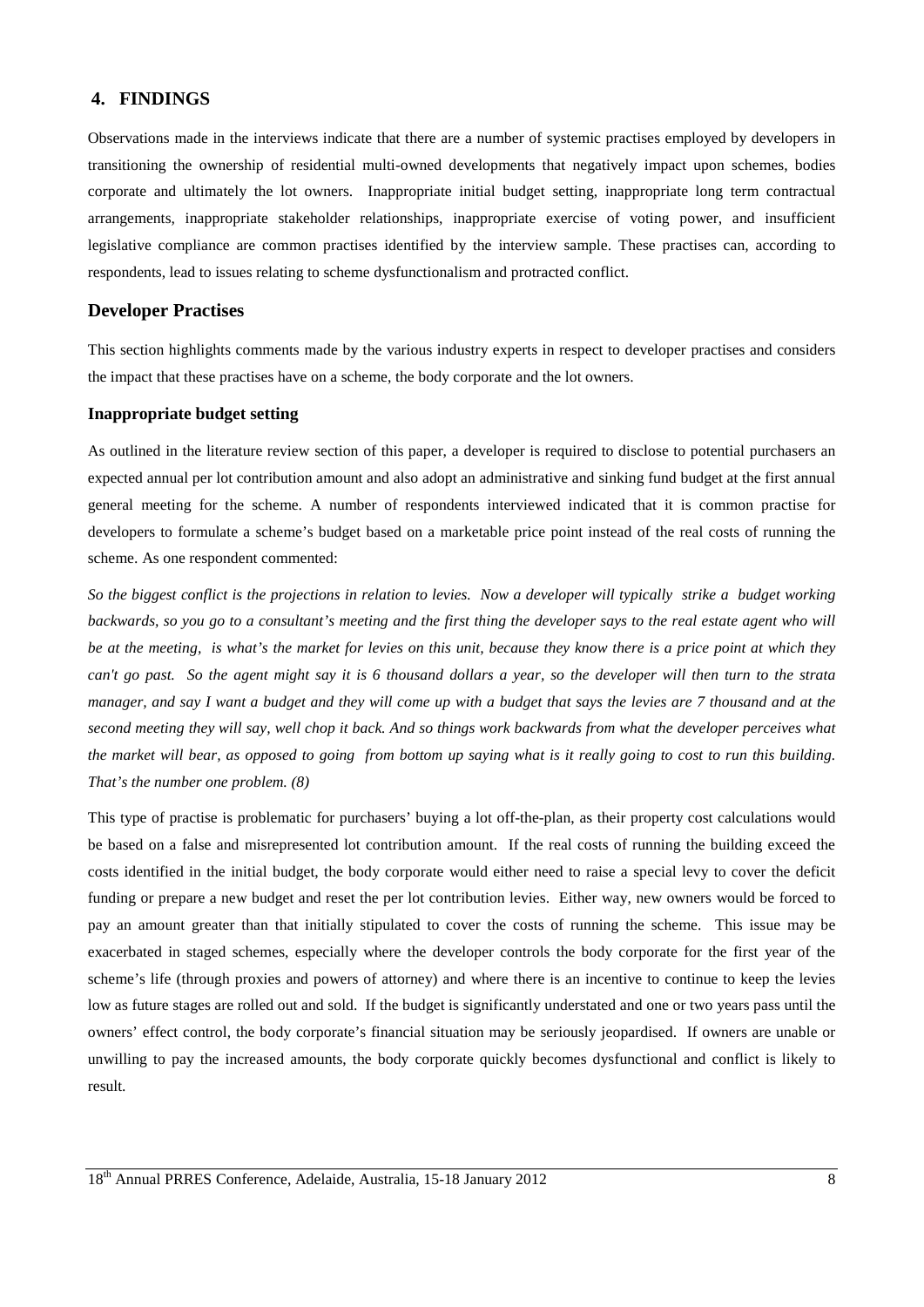### **Inappropriate long-term contracts**

Enabling the developer to negotiate and execute contracts on behalf of the body corporate has been a contentious issue in the industry for many years. A common practise noted by the interviewees related to developers causing the body corporate to enter into inappropriate contractual arrangements. Management rights arrangements were a particular focus in relation to Queensland schemes, where the overwhelming majority of management rights businesses exist. Interviewee 2 commented that:

*What has tended to happen, and probably more so in Queensland than the other states, but it is happening in NSW and Victoria, is that developers have almost taken it for granted that if it is a reasonable sized complex, they will put in an onsite caretaker and grant management rights to that caretaker. In the vast majority of cases. It could be as high as 90% (that) the arrangement is inappropriate for the building. (2)*

These types of arrangements allow the developer to directly profit from the sale of a management rights business without being a party to the long term contract. Other service contracts are also being entered into on behalf of the body corporate by the developer, whereby the developer receives a benefit for causing the body corporate to enter into the contract with a third party service provider. Often the benefit relates to cost savings on infrastructure or equipment. One interviewee commented that a conflict of interest situation arises in these instances:

*...those gas heaters they [developers] put in for the water, and then sign up with the supply authority for let's say a slightly larger than over the market rate. Things like that then create conflict, and then you are bringing more stakeholders in. You've now got a supply authority who is tainted with conflict of interest, arising from what the developers state. So you have a monumental propensity to have these conflicts of interest in that opening stanza stretching from the development stage, through to the stage where the people take over. (10)*

The body corporate therefore is bound by long term agreements reducing its ability to negotiate in an open market. The following comment highlights the issue:

*There are slightly different tensions and conflicts that exist before the plan is registered and the corporate body comes into existence, as opposed to after it. Even though in all jurisdictions there's a weighting of votes towards the developer which permits him to retain an inordinate amount of control... you've got these two aspects of him lining his own pocket on the one side and then trying to keep money from going out of his pocket on the other side. The lining the pocket tends to occur in the early phases when he's putting out contracts and trying to milk as much as he can out of the ongoing services to the scheme, over the next 10 years usually; and then they tend to be before the scheme is even in place, which means that by the time the body corporate exists, and the owners are in there and don't know any of this is done, contracts are signed, sealed, delivered and in place. (10)*

#### **Body Corporate Management Incentives**

Another common practise noted by interviewees concerns the relationship between the developer and the body corporate manager. Respondents commented that body corporate managers are often engaged by developers on the basis that initial consultancy work be undertaken by them without fee to assist the developer with the establishment of the body corporate. This no fee agreement is on the proviso that the developer causes the body corporate to engage the manager for administrative services for a fixed term once created. The following comment outlines this practise: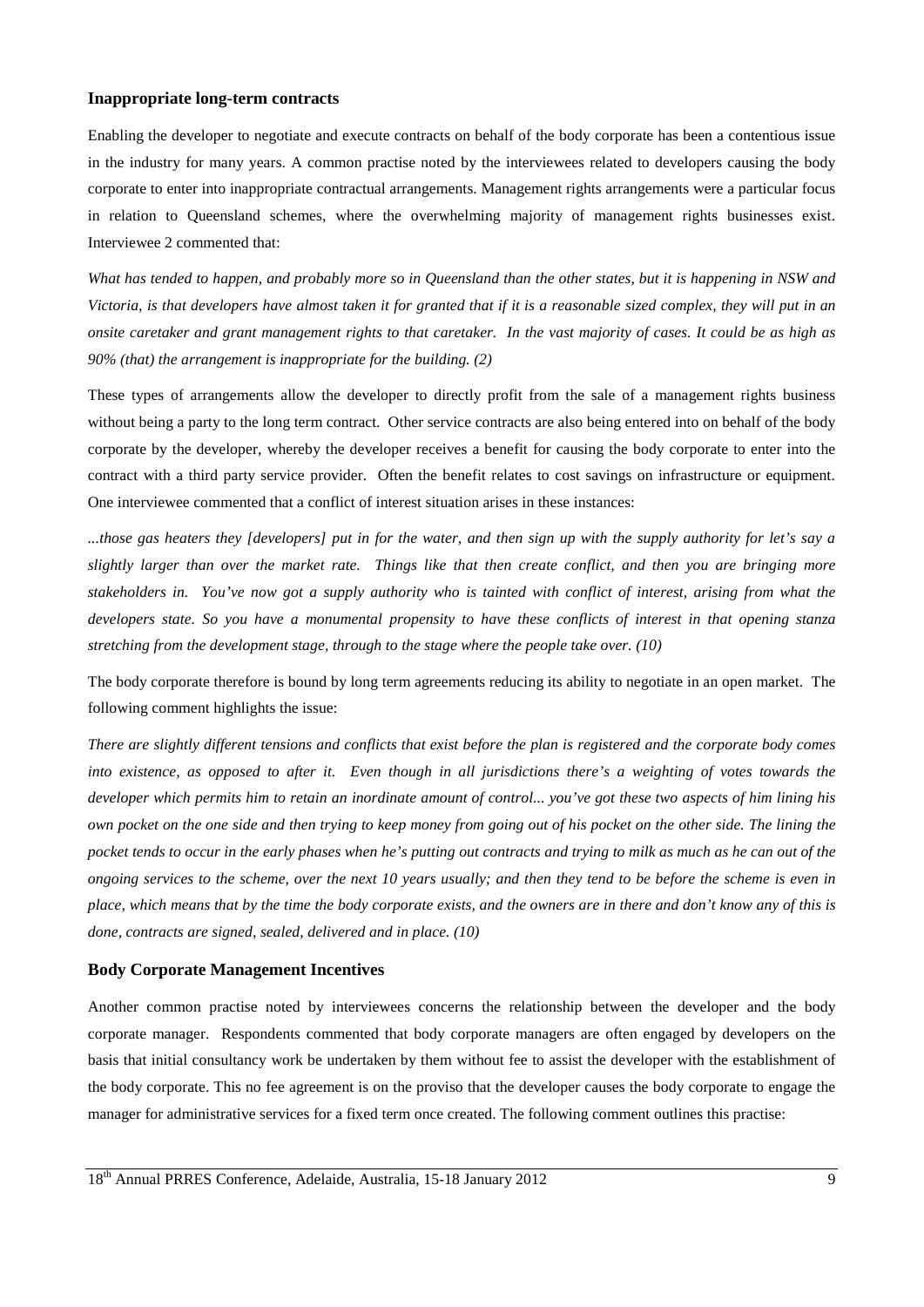*What happens is that the developer will go to a managing agent and he will say to the managing agent,"Well you do all the budgets and everything for me, and you do them for nothing. And then I will then support you to be appointed at the first Annual General Meeting". So you can immediately see the conflict of interests here, our two fiduciaries basically looking to screw down the organisation to whom they're hired to do the fiduciary duty, and so what you get then is a back scratching situation where you get these levies which are just preposterously low. (10)*

One respondent commented that this practise should be prohibited:

*Most of them [BCM] are on some sort of promise or a wink and a nod that they are going to get appointed as the managing agent. Fair enough, it might only be for that small period but they all understand that if they are there, lack of inertia will probably get them to stay there, at least for another year. And if they are good talkers, maybe two or three. My view is that, that should be prohibited. That is also, I think, a breach of the fiduciary duties anyway. (7)*

Concerns were raised by a number of respondents that this practise creates a conflict of interest situation and a breach of fiduciary duty. Both the developer and the body corporate manager are effectively acting in an unconstrained selfinterested manner that abuses their fiduciary position to the body corporate. For owners purchasing into a scheme with limited knowledge of the workings of a body corporate, much reliance is placed on the body corporate manager to provide advice and assistance. Potential conflict and inappropriate decision-making may arise if the body corporate manager is unable to act in the best interests of the body corporate, as is legally required. For example, the body corporate manager may refrain from advising the body corporate about time restrictions in relation to building defects (which, if identified, may disadvantage the developer), contract review provisions and other matters that may favour the body corporate but disadvantage the developer. This situation may be more evident in staged schemes where the body corporate manager is promised a contract for each new scheme as it is developed.

#### **Retention of majority voting power**

According to many of the respondents, issues arise particularly in relation to staged schemes when the developer retains unsold stock or there is balanced land with lot contributions that allows the developer to vote on body corporate matters. A developer may have voting power that vetos body corporate decisions that may be detrimental to the developer. This is particularly evident, as noted by one respondent when the developer can thwart the commencement of legal action in relation to building defect claims:

*So in other words, upon handover when all sorts of off-the-plan purchasers settle their purchases and take possession and the buildings are with defects, well, if the developer has a majority ownership then it has a statutory obligation to enforce the contract against the builder for, in respect of those defects, which is useful but it contains once again, a shortcoming and that is this,...the Owners Corporation must resolve by 75 percent to issue legal proceedings ...You've got on the one hand the notion that before the Owners Corporation can take proceedings, for example, for building defects, you need a 75 percent resolution... If the developer owns anywhere between 26 and 49 percent, the thing can be stultified. I have seen that happen. Developers are aware of their duties, they are aware of those obligations and they are aware of their ability provided they hold 26 percent of lot entitlements to be able to knock on the head and circumvent any building to issue proceedings against them.( 4)*

Another common practise relates to developers not paying their contribution levies. In staged schemes in particular, developers will own balanced lots (for future development) and those lots will have a contribution entitlement. The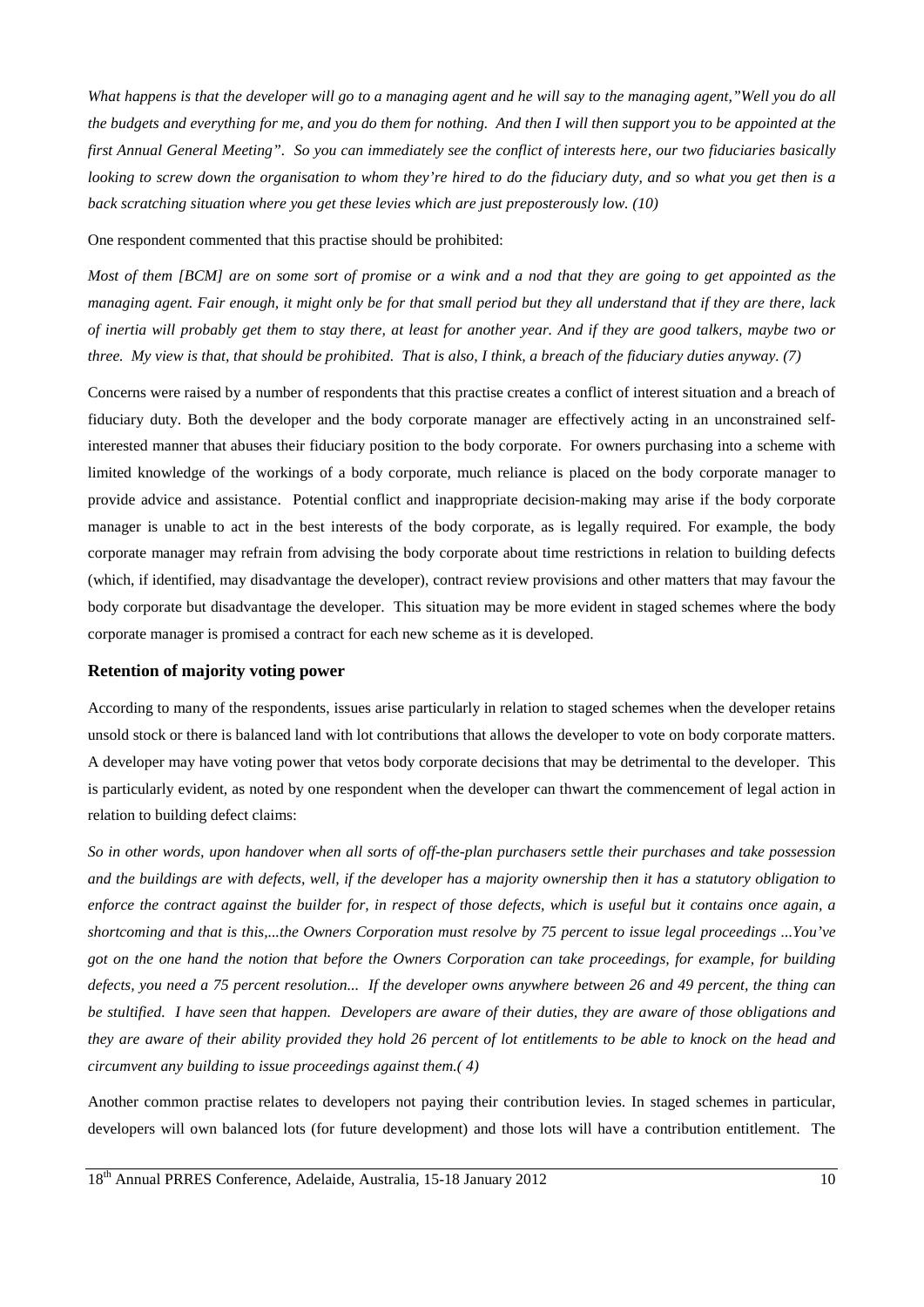developer therefore has an obligation to pay the contribution to the body corporate in the same timeframe and manner as the other lot owners. Depending on the lot entitlement contribution, non-payment can detrimentally impact on the scheme's ability to pay and places pressure on the other contributors, the lot owners, to pay more. As one respondent commented:

*I think another issue that we are seeing a lot of is developers retaining ownership of unsold stock, and/or balance development land, who won't pay their levies. So often, you have got owners corporations in distress, so if you have got a builder that's got 40 percent control that means you have 60 percent of the people paying 100 percent of the bills and we were instructed the other day to sue a developer for \$220,000 worth of unpaid levies in a 90 block building, it was an extraordinary amount of money. (8)*

The retention of the majority of lots by the developer has the potential to cause conflict and lead to scheme dysfunctionality, especially if the body corporate is unable to commence legal proceedings against a developer to recover unpaid levies or in relation to a building defects claim. Both instances can put enormous financial pressure on the body corporate and the owners.

#### **Legislative non-compliance**

Similarly, issues arise when developers do not comply with their obligations at law to hand over documents pertinent to the running and maintenance of a scheme. As commented by one respondent:

*...the issues that tend to crop up are the handing over of sufficient documents and information so that the body corporate has got everything it needs to be able to manage the building. And as far as that is concerned, most of the legislation in Australia requires the developer to hand over certain packages of documents. Quite often there are issues about whether they are all there, particularly when it comes to technical building plans like engineering, electrical, plumbing, all those sorts of things, but by and large the type of issues are you know, do we have our hands on everything we need to run the building.. There also tends, during that period, to be building defects because a lot of the purchasers have a period in which to notify the developer of building defects .... The body corporate has to notify the developer of any building defects on common areas so, there the sorts of issues that tend to be involved in the development handover. (2)*

### **Deferred Consequences**

Respondents discussed problems arising during the life of a scheme that can be traced back to the period in which the developer controlled the scheme. Comments provided by Interviewees 2 and 10 are insightful in this regard:

*There are problems which can have their source at a time when the developer is involved, which might not in fact surface as a problem for 20 or 30 years... You get different lot owners in there who are starting to get concerned about something different and sow the seeds, all this badness are laid down in that period, and yet don't germinate until many years later, they don't always fossilise during that initial period. (10)* 

*It could be fair to say that the function, the functionality of the body corporate can be affected by the issues that go back to the commencement of the scheme. And issues about the development and handover from the developer to the body corporate, you know, if those sorts of things are set up well, the schemes get off on a good foot, on a good footing and has greater potential to be a well functioning scheme. (2)*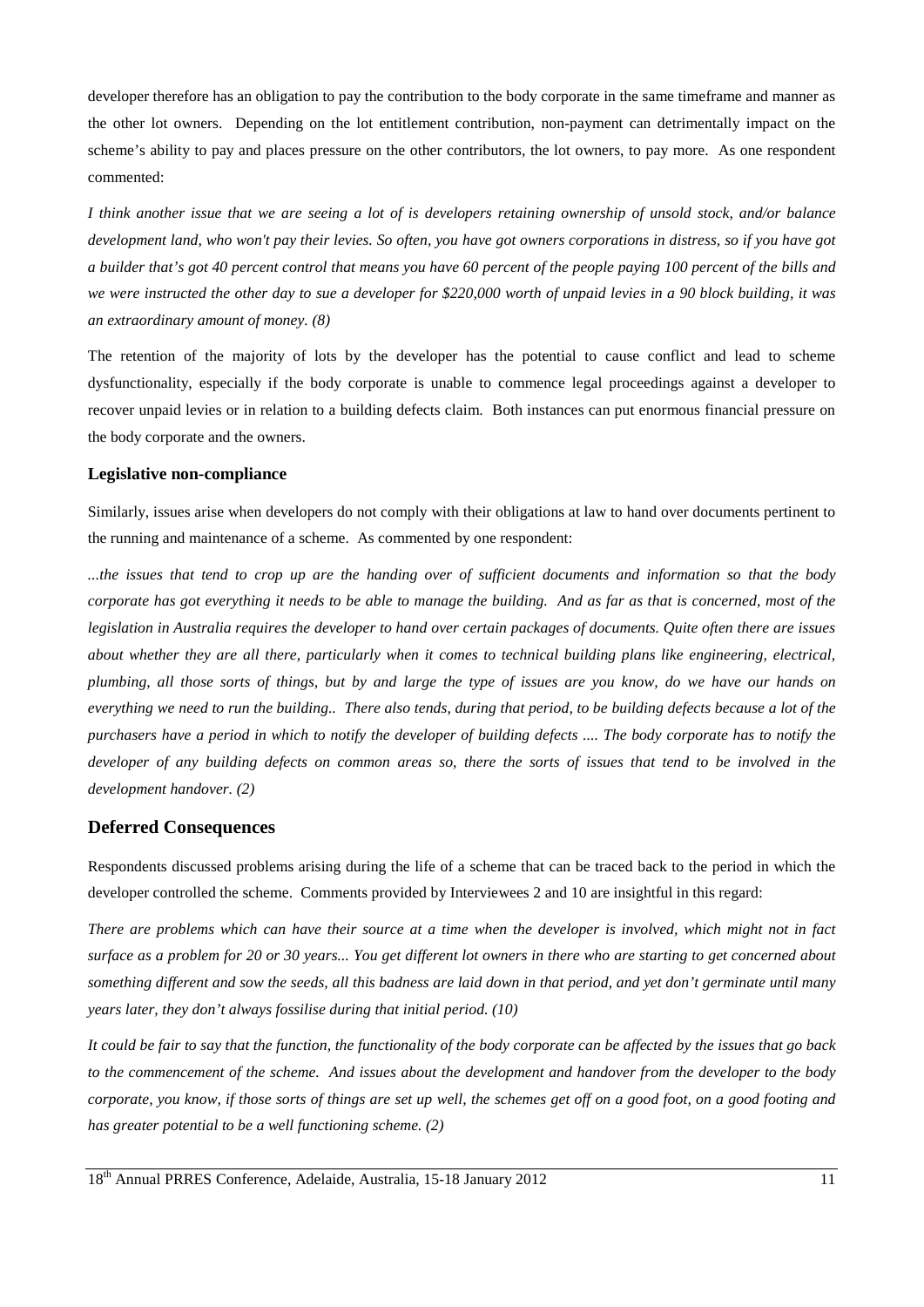Inappropriate developer decision-making in the early life of a scheme can manifest in scheme conflict and dysfunctionalism many years after the developer has relinquished control over the development. A number of respondents made the point that some schemes are never able to overcome the issues created at the beginning and continue to suffer from dysfunctionalism.

### **5. CONCLUSION**

This paper has identified the governance decisions made by developers in the early life of a RMOD. These decisions must be made either prior to or immediately following the registration of a scheme. Prior to scheme registration, a developer must decide on the appropriate regulation module to be adopted, the contribution and interest schedules, the by-laws for the scheme, the expected annual contribution payable by each lot and the service contractors to be engaged. After registration, the developer must control and therefore make decisions on behalf of the body corporate until the first annual general meeting is held and a new committee is appointed. The developer can also decide to include proxies and powers of attorney in the sales contracts in order to lengthen this control period.

Interview findings highlight that there are common practises utilised by developers that have the potential to negatively impact on schemes, leading to conflict and dysfunctionalism for many years after the developer has exited the development. These practises include inappropriate budget setting, inappropriate contractual arrangements, inappropriate stakeholder relationships, retention of majority voting power, and legislative non-compliance. It is apparent that these decisions and practises aid in returning profit to the developer at the expense of the future lot owners.

These practises often place the body corporate and therefore the owners in financial distress for many years after the completion of the development. As this type of property development is on the rise in Australia and internationally it appears important that greater attention be directed to this issue. Such attention can highlight the importance of the problem and also point towards solutions that can be adopted by legislative policymakers. It is in this spirit that more research directed to the issues outlined in this paper is to be welcomed, especially as the issues have attracted scant interest from academics to date.